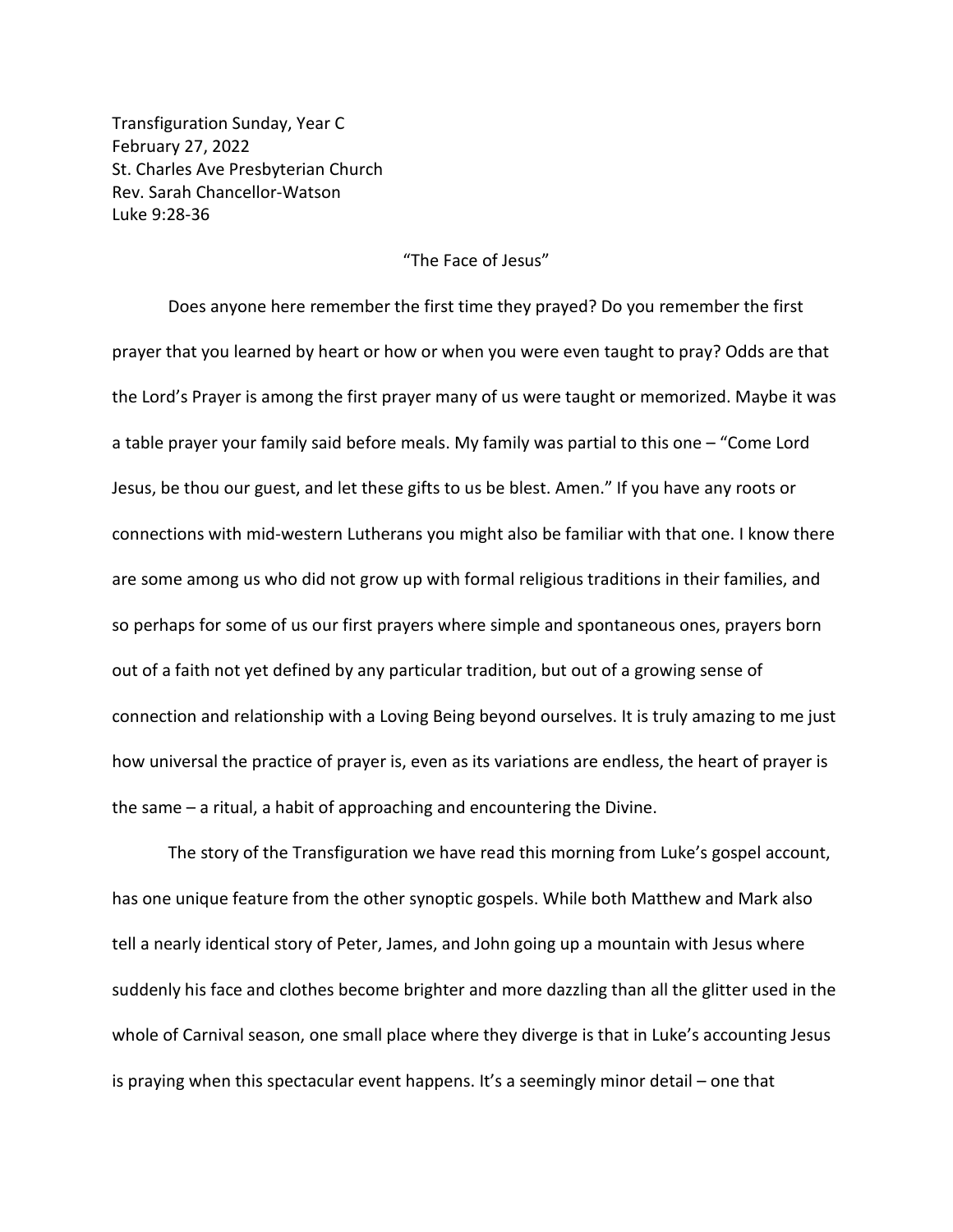apparently didn't have much consequence for Matthew and Mark, that I think today begs our further examination. Luke has a habit of embedding important revelatory events in Jesus' ministry in Jesus' practice of prayer –his baptism, his calling and choosing the 12 disciples, and in the verses before this story, when he asks Peter the question – "who do you say that I am?"

So once again in a defining moment of the gospel story we have Jesus praying, on a mountain top, away from the crowds, his profound connection with God on full display through this spectacle where God's glory is revealed in a show of light, in the appearance of two of Israel's greatest prophets and leaders, Moses and Elijah, and then in a cloud that envelopes the party and speaks, echoing the words of affirmation heard at Jesus' baptism – "This is my Son, My Chosen/Beloved, listen to him!" By setting this story in the context of prayer, Luke's version of the Transfiguration serves to remind us that powerful transformative moments don't have to be just so called "Mountain Top" experiences. We can encounter God in our daily, hectic, and ordinary lives, through our regular practice of prayer.

With the season of Lent nearly upon us we have an opportunity before us to use the discipline of Lent to cultivate more fully our prayer life – both as individuals and as a community. Perhaps you already have a daily regular habit of prayer. You pray everyday at a certain time like clock-work – please teach me your ways. But perhaps you would like to learn new ways of praying that can enrich your already healthy prayer life. Perhaps the practice of prayer in your life has been real hit or miss (lately or always) – there always seems to be something more pressing, something or someone who needs your attention and energy until you fall into bed at night exhausted. Lately I've been falling into this category. The most holy and prayerful part of my day is rocking my son to sleep and sending up a quick word of thanks.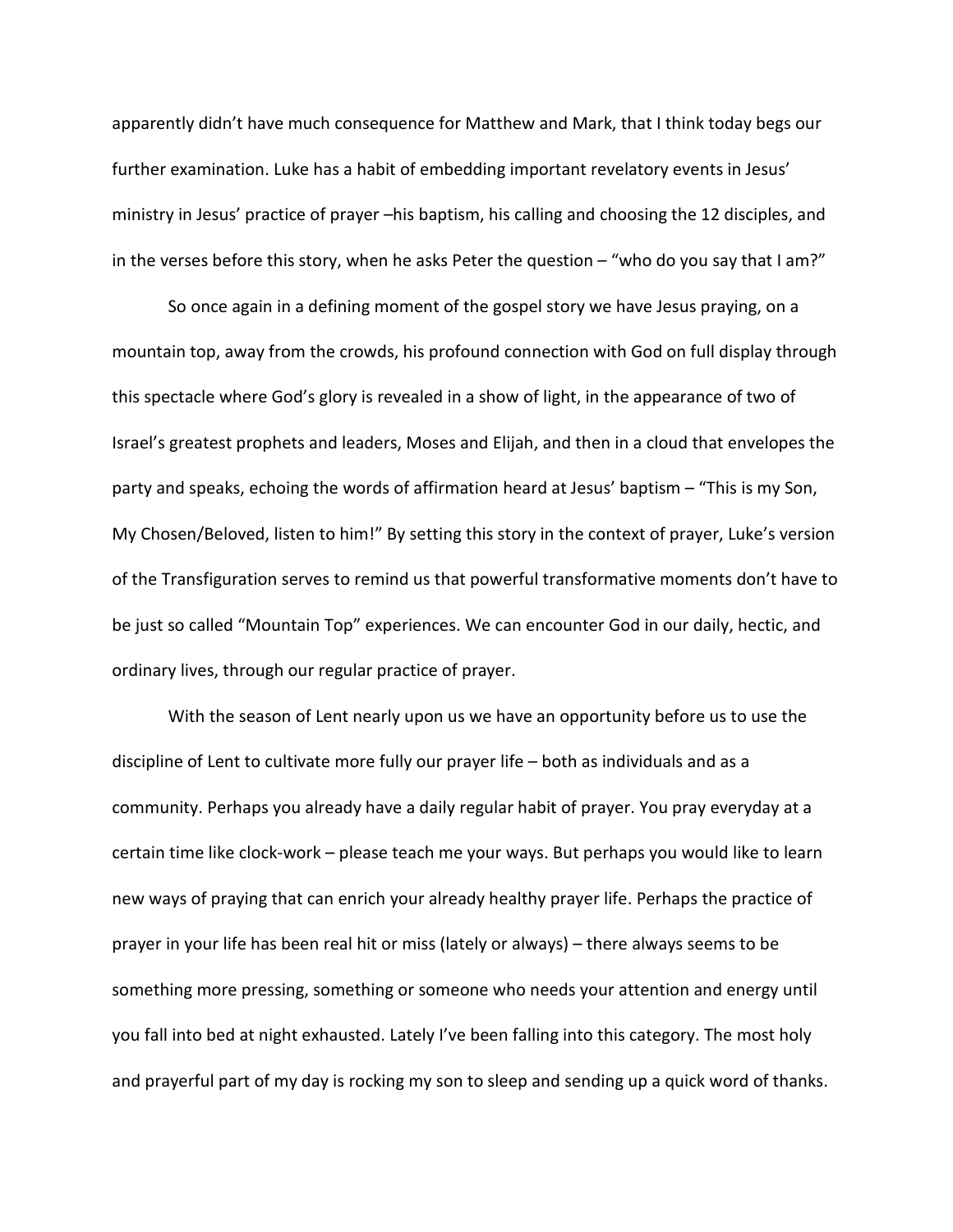Perhaps you don't even know where to start in cultivating a practice of daily or regular prayer. I know personally, that I my prayer life is not where I want it to be. And so while the season of Lent, often defined by abstention and the "giving-up" of things and vices, can instead be for us a time where to take on a new discipline, where we add something of value, like a new prayer practice, to our lives.

And don't worry, you're not going to do this alone. We may be tempted to think that a regular prayer life is solely about our personal relationship with God, and while that is an important aspect of it, our prayers even prayed by ourselves are still very much part of the communal life of faith that we share together. Each of our prayer lives grows out of our communal experience of prayer. And in turn our personal practice of prayer is poured back into the praying life of the community. This sort of symbiosis is one way that the Spirit draws us together and strengthens our bonds, when we are together and when we are apart. Our practice of prayer is not going to be earth shatteringly profound and awe-inspiring. There are times where this is hard and tedious. We can get discouraged and feel like our prayers are useless or just not enough. There are times when we cannot pray ourselves, when we feel too disconnected, sad, angry, confused, or hopeless to pray, and in those moments others prayers sustain us, until we can pray again.

If you're starting from scratch or it's been awhile cultivating and sustaining a regular prayer practice doesn't have to be that hard either. I'm not asking anyone to wake up at 2am and start praying the hours or the Divine office. Start small – 5 minutes a day, maybe less, consistency and simplicity is key here. Start with the prayers you know – the Lord's prayer. Use the prayer list emailed out each week. Start a journal. Use post-it notes. Words don't always